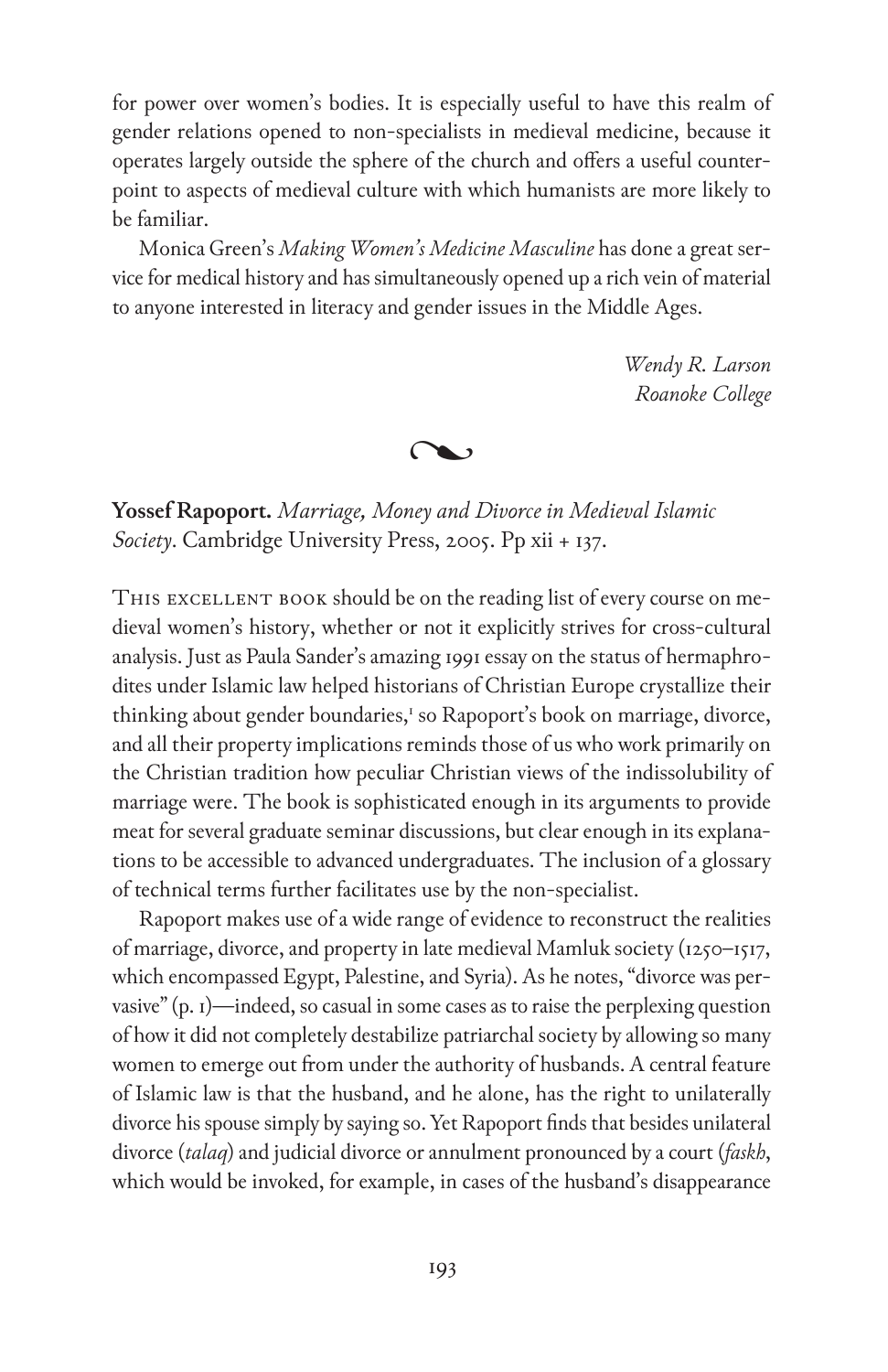or abandonment), there were also many instances of consensual divorce (*khul`*) which, Rapoport finds, were always initiated by the wife.

The singular virtue of Rapoport's study is that he is determined to move beyond legal formulae and the debates of jurists to explore what marriage and divorce meant in practice. One of his first tasks is to look at marriage and the property and expectations that bride, groom, and their respective families brought into it. While men offered the bride a marriage gift, it was usually not paid in full at the time of the marriage; the bulk of the payment would usually be deferred until death or divorce ended the marriage. The woman's dowry, on the other hand, was usually many times larger than the husband's gift and served as her complete inheritance from her natal family; she brought it in full (usually in the form of a trousseau) into the marriage and lived off of it or bequeathed it to her children. Unlike Jewish custom, the dowry remained the woman's sole possession and under her control in marriage, divorce, and widowhood.

A second question raised by the pervasiveness of divorce in later medieval Muslim society is how so many single women were able to support themselves outside of marriage, especially since few of them (aside from the elite) owned real property. In part, Rapoport has already answered this by explaining the basis of marital property. But he pushes the question further by offering an extended study (chapter 2) of women's paid work. The use of slaves meant that certain tasks like domestic service and even wetnursing and prostitution were not viable areas of employment for freewomen. Rather, he finds it likely that many women supported themselves in divorce in much the same ways they did while married: by working in textiles as spinners, embroiderers, and seamstresses. (Weaving seems to have largely been gendered male.) He also finds evidence for religious houses (*ribats*) that sheltered divorced and widowed women. Rapoport is very cautious is drawing parallels with Christian religious houses; he sees such arrangements as more aligned with the phenomenon of the Beguines than with cloistered Christian religious orders. He does, however, find evidence that there was a "surplus" of women in later medieval urban centers, which suggests that further explorations of the Beguine parallel might prove worthwhile.

Perhaps the most fascinating section is Rapoport's discussion of what he calls "the monetization of marriage" (chapter 3), which had the ironic effect of giving women considerably more power within marriage, including putting them in a position to dissolve it. Seeing the Black Death as a major turning point in gender relations, Rapoport finds that the later medieval period witnessed a shift away from older practices of the husband being responsible to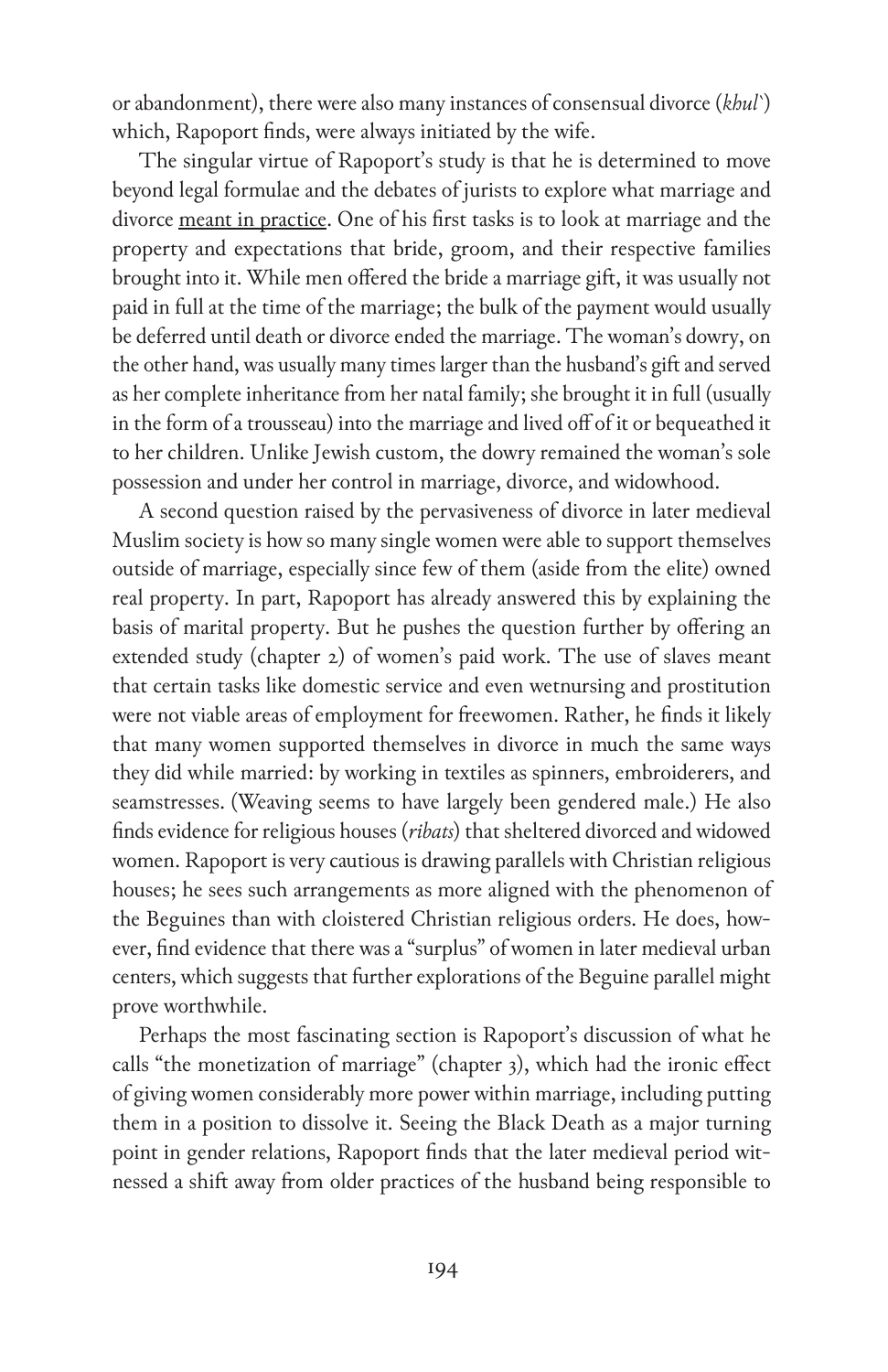feed and clothe his wife by providing gifts in kind toward a practice of giving the wife monetary payments. This was combined with an increasing practice of paying the marriage gift in installments rather than two separate (and often incomplete) payments at the beginning and end of the marriage. The surprising result of this shift was that it put women in the position of being able to demand payment from their husbands at will. His failure to do so then became grounds for her to seek judicial aid, which might land him in jail and ultimately lead to divorce.

Admittedly, there are aspects of this slim book (a mere 114 pages of text) that readers may find frustrating. While all the topics listed above are indeed relevant to the topic of marriage and divorce, the "connective tissue" to make their mutual relevance apparent is often missing, suggesting a rather rushed passage from dissertation to book. After chapter 2, for example, we never hear anything further about women's wage work, and the section on oaths made (by men exclusively) on pain of divorce, while fascinating, might have been more persuasive for Rapoport's claims about patriarchy had it been more tightly woven into the arguments from other sections of the book. Likewise, some topics that seem pertinent are never mentioned. For example, medieval Christianity allowed annulment for sexual impotence (or any impediment to sexual intercourse) while Judaism allowed divorce on the basis of the woman's infertility; neither of these issues is mentioned here. Perhaps they were rendered less important in Muslim society because of the permissability of polygyny and sexual use of female slaves. Yet anthropological work on modern Islamic cultures suggests that infertility in particular is a major factor in divorce, and it would have been interesting to know if such attitudes had a longer history. Similarly, we find little discussion about respective ages at marriage. Although there is some passing data (e.g., p. 39) that brides might be as young as eleven years old, there is little recognition that such extreme youth must have handicapped many women's ability (at least in their first marriages) to negotiate the terms of their marriage contracts. Finally, "high mortality" is often invoked as a causal factor (e.g., p. 113) yet no evidence is brought forward to explain precisely what this means.

Overall, however, this is a very important book and it makes a fitting contrast to Donahue's massive *Law, Marriage and Society* which similarly attempts, for northern Christian Europe, to move beyond the abstract pronouncements of theologians and reconstruct how marriage (and its failure) were actually conducted.<sup>2</sup> Being more conversant in gender theory than was Donahue's study (and lacking the rich court archives on which Donahue was able to